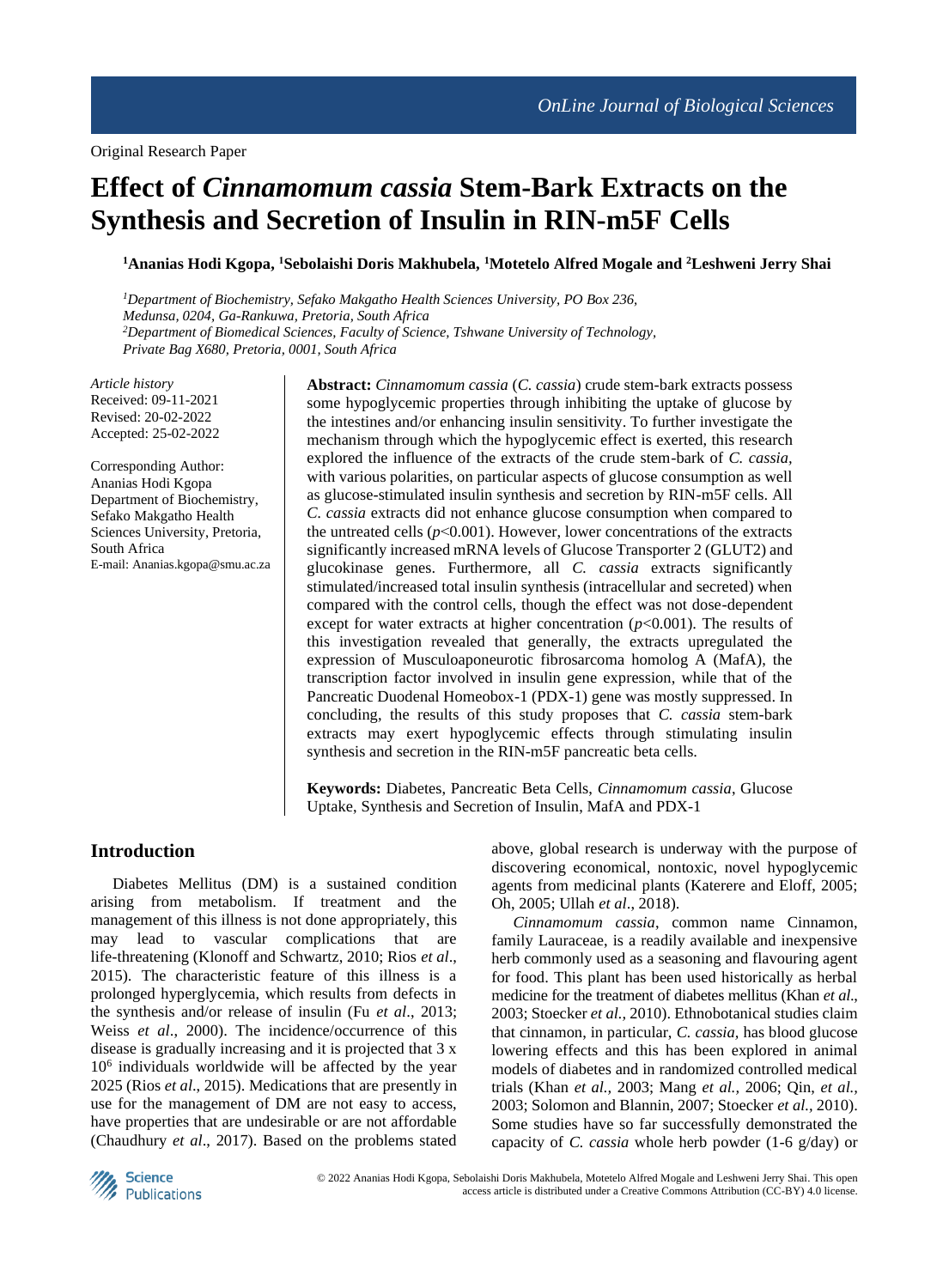water-soluble extracts (200-500 mg/day) to lower blood glucose, glycosylated haemoglobin A1c and cholesterol levels without any adverse effects in diabetic patients (Dugoua *et al.,* 2007; Khan *et al.,* 2003; Mang *et al.,* 2006; Qin, *et al.,* 2003; Solomon and Blannin, 2007; Stoecker *et al.,* 2010). However, higher doses and longterm use of more than 6 weeks of *C. cassia* products were reported to have toxic effects in hepatic cells of animal simulations and persons due to their elevated coumarin content levels (Iwata *et al*., 2016). The manner in which glucose is lowered *C. cassia* extracts may be due to the existence of a polyphenolic compound known as Methyl Hydroxy Chalcone Polymer (MHCP) (Jarvill-Taylor *et al.,* 2001). MHCP is reported to have insulin-like effects in insulin responsive tissues (Dugoua *et al.,* 2007, Jarvill-Taylor *et al*., 2001). Furthermore, an investigation by Soliman *et al.* (2013) found that H<sub>2</sub>O extracts of cinnamon had the capacity to increase/decrease mRNA levels of genes linked with the metabolism of carbohydrates and lipids in rats which were induced with STZ to develop diabetes. With reference to the studies cited above, only *C. cassia* extracts with polar properties were examined for their ability to stimulate insulin secretion. The mechanism in through which *C. cassia* extracts enhance the secretion of insulin in non-insulin dependent secreting cells is not well understood. Therefore, there is need to further examine the effect of *C. cassia* polar and non-polar extracts on glucose stimulated insulin production and secretion.

Hypoglycemic medications stimulating the secretion of insulin from the non-insulin dependent pancreatic cells can improve several steps required in the insulin production and release. These include the activity and the expression of glucokinase and GLUT2, the glucose absorption by cells and the transcriptional and translational activation of the pre-proinsulin (Balekari and Veeresham, 2013). In addition, these agents may enhance the expression levels of the pre-proinsulin gene transcription factors such as MafA and the PDX-1 (Balekari and Veeresham, 2013; Komatsu *et al*., 2013; Subash-Babu *et al*., 2015).

Currently, the mechanism through which stem-bark extracts of *C. cassia* improve/enhance the production and the release of insulin is not well understood or minute or no evidence is available to account for. The purpose of this investigation was to explore the effect of different *C. cassia* crude stem-bark extracts (water, ethanol, ethyl acetate and hexane) on preferred phases of pathways involving the production and release of insulin in noninsulin dependent RIN-m5F beta cells. These aspects comprise of cytotoxicity, glucose consumption, the expression of MafA, PDX-1 and pre-proinsulin gene, glucose sensor genes such as glucokinase and GLUT2 and the quantification of the insulin produced through stimulation of RIN-m5F cells incubated in specified

glucose quantities. To our understanding, this is the first study to report on the hypoglycemic effects of *C. cassia* stem-bark extracts on the phases of the production and the release of insulin in non-insulin RIN-m5F cells. Data of this study is important and beneficial when extracts are used along with conventional medication to avoid drugherb interaction in particular when managing and treating patients with diabetes mellitus.

# **Materials and Methods**

#### *Research Design*

The illustration of the investigation approach in the present research is exhibited in the Fig. 1 and the key abbreviations with full terminologies utilized in the research paper is accessible in Table 4.

#### *Stem-Bark Collection, Preservation and Extraction*

The *C. cassia* stem-bark (Osmans-Taj Mahal) was purchased from a local store (Shoprite-Checkers, Wonder park Mall, Pretoria North, SA, April 2014) and was exhaustively cleaned in cold water and allowed to dry under dark at room temperature, crushed into acceptable residue by means of Polymix DX-MFC 90D (Kinematica, Italy) and then kept at room temperature in closed brown bottles till required for extraction. The powdered plant material of fifty-thousand micrograms was sequentially extracted with 150 mL of water, ethanol, ethyl acetate and hexane, following method reported by Jeyaseelan *et al*. (2012), with improvements. The ethanol, ethyl acetate and hexane quantities were concentrated at 37○C under *vacuo* by means of Büchi rota vaporator (Lasec, SA), while the water fraction was concentrated by means of the Vacutec freeze-dryer (Lasec, SA). A stock solution of 20 mg/mL of each of the extracts was prepared by dissolving each crude extract in 100% dimethyl sulfoxide (DMSO).

#### *Maintenance of the Liver and Pancreatic Cell Cultures*

The hepatic H-4-II-E cells (ATCC® CRL1548™) were incubated in a moistened atmosphere of 5%  $CO<sub>2</sub>$  at 37 $\degree$ C in a complete pre-warmed medium (RPMI-1640) improved with 10% (v/v) Fetal Bovine Serum (FBS) and 1% (v/v) antibiotic mixture (10 000 units/mL penicillin and 0.1 g/L streptomycin). The pancreatic RIN-m5F insulinoma cells (ATCC® CRL-11065™) were grown in a moistened atmosphere of 5% at 37°C in the same prewarmed medium complemented with 10% FBS, 1 mm sodium pyruvate and 10 mM HEPES buffer. Cells were tested when they reached eighty-ninety % confluence.

## *Cytotoxic Effect of C. cassia Extracts Against Liver Cells*

Cytotoxic effects of *C. cassia* extracts against H-4-II-E cells was examined by means of 3-(4,5-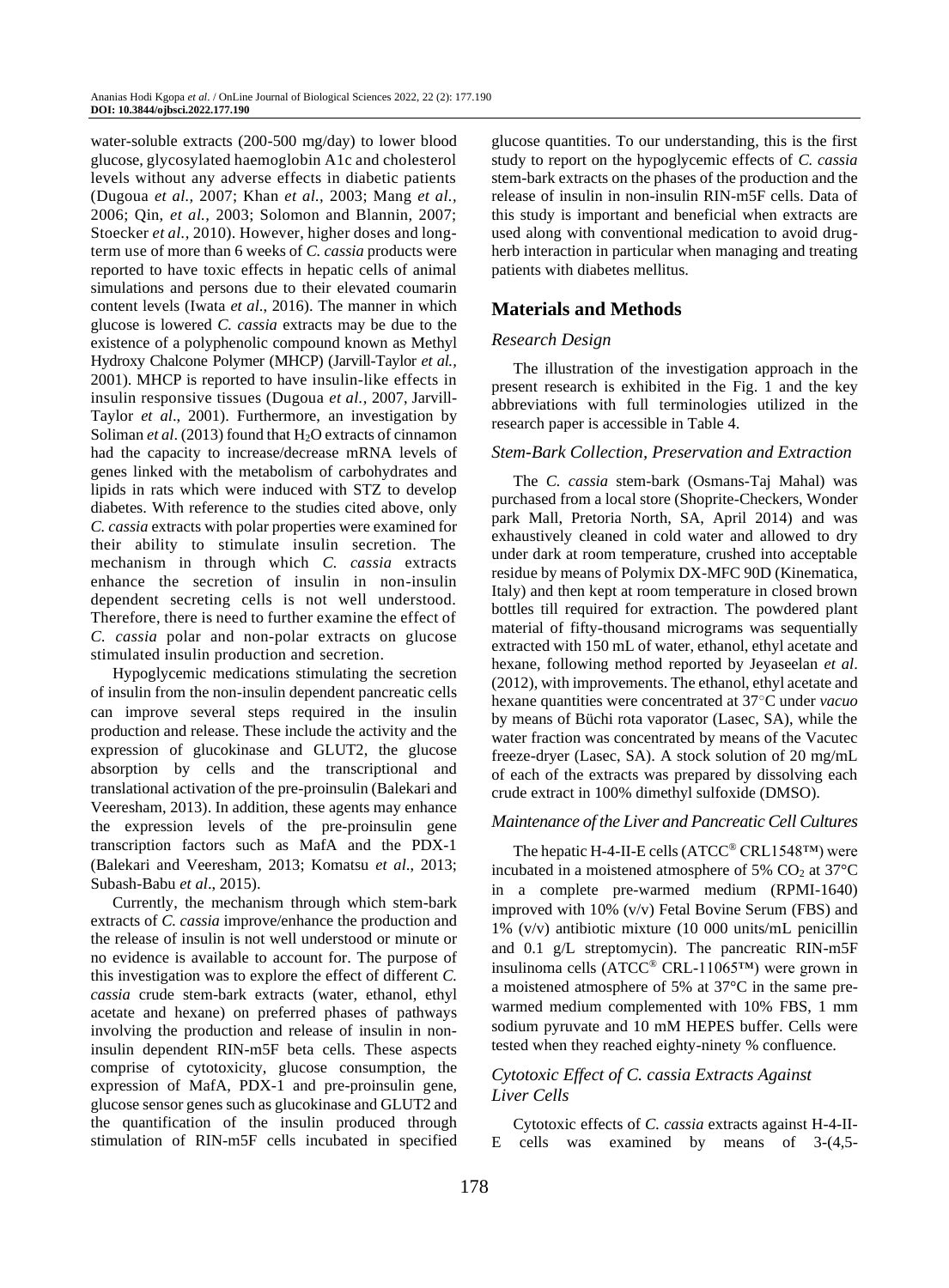dimethylthiazolyl-2)-2,5-diphenyltetrazolium bromide (MTT) assay, following method of Mosmann (1983), with modification. Briefly, hepatic cells grown as previously described, were cultured at  $1 \times 10^5$  cells/well in 96-well plates (Greiner, Lasec, SA) and incubated in a moistened atmosphere of 5%  $CO<sub>2</sub>$  at 37°C for 24 h. Thereafter, 100 μL of each extract (3.125 - 200 μg/mL) was supplemented to the cells and then incubated for 72 h under the same conditions. Dimethyl sulfoxide (1% v/v) and  $H_2O_2$  (1% v/v) were used as negative and positive controls, respectively. Afterwards, 20 μL MTT solution (500 µg/mL) was supplemented to individual wells after the removal of the medium and plates were then incubated at 37○C for 1 h. Formazan crystals produced in each well were then solubilized in  $1/10^{th}$  (v/v) of 100% pre-warmed DMSO and the plates were then incubated for 4 h in the shade. The absorbance in each plate was measured at 570 nm using Multiskan Accent ELISA reader (Thermo Fisher Scientific, SA). The survival rate of cells in each plate, measured in percentages  $(n = 9)$ , was calculated by means of the formula:

% Cell death = 
$$
1 - \frac{(A_{\text{reated cells}} - A_{\text{blank}})}{(A_{\text{untreated control cells}} - A_{\text{blank}})} \times 100
$$

The concentration of plant extracts versus the percentage cell death was used to calculate the  $LC_{50}$ , which is the lowest extract concentration causing 50% death of cell population (Sagbo *et al*., 2018).

#### *Glucose Consumption by Pancreatic Cells*

The ability of cultured RIN-m5F cells to consume glucose was assessed based on a detailed technique described in Kgopa *et al*. (2020). Concisely, 2 x l0<sup>5</sup> cells/well cultured in a pre-warmed media prepared previously for RIN-m5F cells in 96-well plate for 72 h at 37°C in 5% CO2, were treated with *C. cassia* extracts ranging between 0.16 and 5 μg/mL and 15 mmol/L glucose. Thereafter, glucose absorption by the cells was determined by means of a glucose-oxidase kit (KAT Medicals laboratory, SA) and the absorbance was measured at 540 nm using a Multiskan Accent plate reader (Thermo Fisher Scientific, SA). All the tests were executed in triplicates ( $n = 9$ ).

#### *Insulin Production and Secretion*

Effect of *C. cassia* extracts on the production and the release of insulin by cultured RIN-m5F cells was determined following method described by Kgopa *et al*. (2020). Briefly, 2.5 x 10<sup>5</sup> cells/well cultured in pre-warmed RPMI-1640 in 24 well culture plates were grown for 48 h at 37°C in a humidified atmosphere of 5% CO<sub>2</sub>.

The cells were incubated with *C. cassia* stem-bark extracts (1.25, 2.5 and 5  $\mu$ g/mL) or 0.1  $\mu$ M glibenclamide (positive control) in the occurrence of 15 mmol/L glucose and then grown at  $37^{\circ}$ C in a 5% CO<sub>2</sub> incubator for 30 min. Insulin content was determined from cells lysed with RIPA lysis buffer and the released insulin was measured from the aliquots of the medium. Analysis of the glucose stimulated insulin synthesis was carried out following the modified method described by Zhang *et al*. (2014) by ELISA (Sigma-Aldrich, SA), subsequent to the manufactures protocol. Concentrations of both the insulin content and secreted insulin were standardized to overall protein content which was determined by means of Lowry protein assay kit (Thermo Fisher Scientific, SA).

#### *Reverse Transcription-PCR*

To determine the influence of *C. cassia* stem-bark extracts on pre-proinsulin gene mRNA levels, reverse transcriptase-PCR (RT-PCR) was performed following a procedure detailed by Kgopa *et al*. (2020), with improvements. In a nutshell, pancreatic cells  $(3 \times 10^5)$ cells/mL) in 6 well plates were cultured in complete media as described previously, then treated for 16 h with varied concentrations of *C. cassia* extracts (1.25, 2.5 and 5 μg/mL) in the presence of 15 mM glucose). DMSO-treated and untreated cells were used as vehicle and negative controls, respectively before RNA isolation.

Gene Jet RNA Purification Kit (Thermo Fisher Scientific, SA) was used for the extraction of the total RNA from both the extract and DMSO treated cells as well as the untreated control cells, according to the manufacturer's instructions. cDNA Revert Aid M-MulVRT kit (Life Technologies, SA) with oligo (dT)12 primers was used for the synthesis of cDNA (0.1 µg) from the RNA template in accordance with the manufacture's protocol. Pre-proinsulin gene, with primers (0.4 μm): forward;5´-TGCCCAGGCTTTTGTCAAAC-3´, reverse; 5´-CTCCAGTGCCAAGGTCTGAA-3´, was amplified by means of KAPA Taq Ready Mix PCR kit (Lasec, SA) using My Cycler (Bio-Rad, SA). Glyceraldehyde-3-phosphate dehydrogenase (GAPDH, primers: forward; 5´-ACTTTGGCATTGTGGAAGG-3´, reverse; 5´-ACACATTGGGGGTAGGAACA-3´) utilized as the housekeeping gene. Amplification parameters of these genes for each of the 32 cycles were: Initial denaturation for 4 min at 95°C, final denaturation for 30 sec at 95°C, annealing for 30 sec at 59°C and extension for 2 min at 72°C and holding time for 4 min at 72°C. All amplicons were visualized on a 1.25% agarose gel and mRNA levels detection and quantification was achieved by Chemiluminescence Imaging System and software version 5.2.1 Program (Image Lab), all from Bio-Rad (SA), respectively.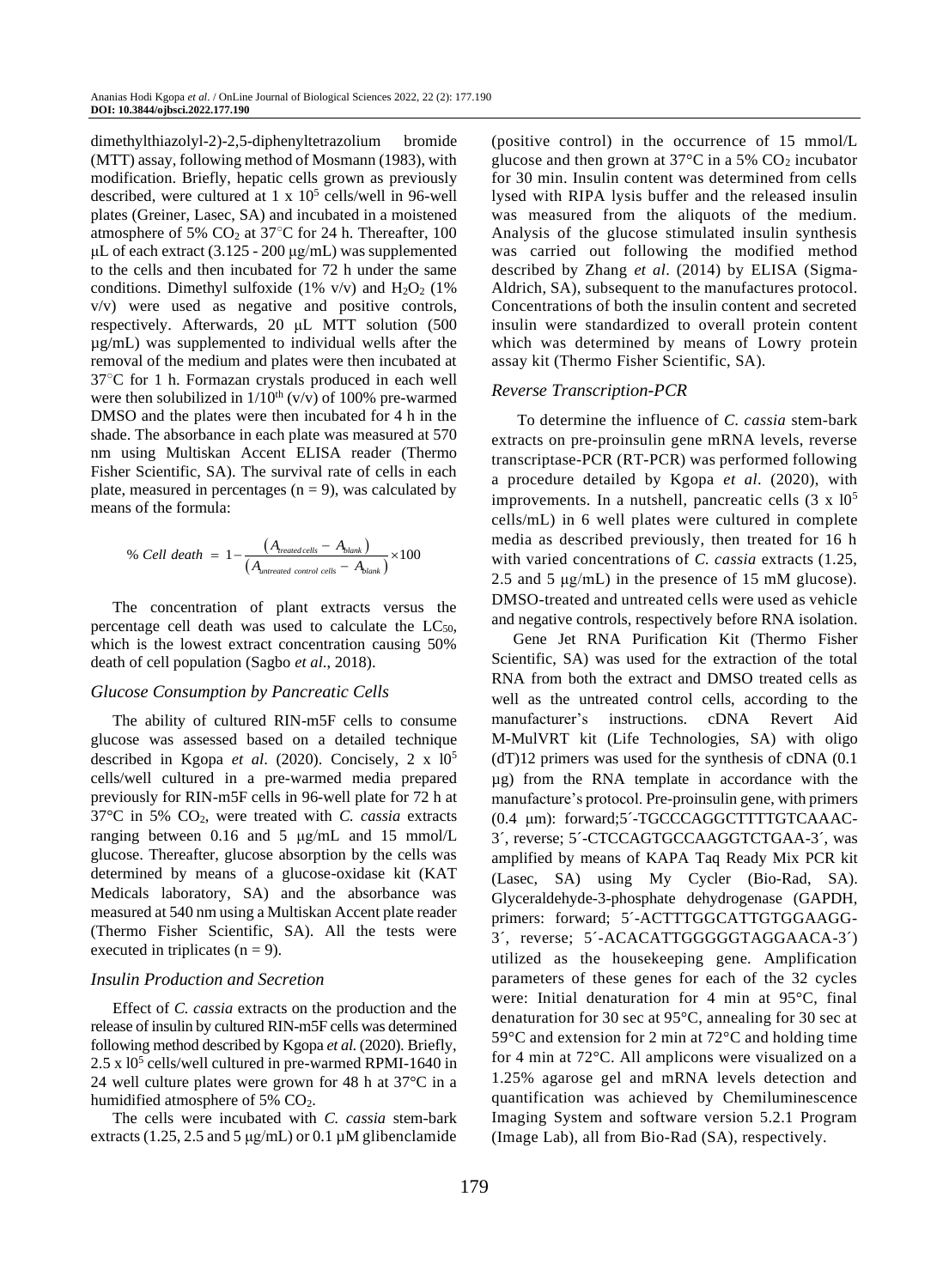Ananias Hodi Kgopa *et al*. / OnLine Journal of Biological Sciences 2022, 22 (2): 177.190 **DOI: 10.3844/ojbsci.2022.177.190**

| <b>Table 1:</b> Gene expression primers |                              |                             |  |  |  |  |
|-----------------------------------------|------------------------------|-----------------------------|--|--|--|--|
|                                         | Primer sequences             |                             |  |  |  |  |
|                                         | Forward primer               | Reverse primer              |  |  |  |  |
| <b>GAPDH</b>                            | 5'-ACCACACAGTCCATGCCATCAC-3' | 5'-TCCACCACCCTGTTGCTGA-3'   |  |  |  |  |
| Rat glucokinase                         | 5'-TGACAGAGCCAGGATGGAG-3'    | 5'-TCTTCACGCTCCACTGCC-3'    |  |  |  |  |
| MafA                                    | 5'-AGGCCTTCCGGGGTCAGAG-3'    | 5'-TGGAGCTGGCACTTCTCGCT-3'  |  |  |  |  |
| Rat GLUT2                               | 5'-TGGGTTCCTTCCAGTTCG-3'     | 5'-AGGCGTCTGGTGTCGTATG-3'   |  |  |  |  |
| $PDX-1$                                 | 5'-AACCCGAGGAAAACAAGAGG-3'   | 5'-GTTCAACATCACTGCCAGCTC-3' |  |  |  |  |

#### **Table 1:** Gene expression primers

#### *mRNA Levels Quantification by RT-Real-Time PCR*

Amplification of PDX-1, glucokinase, GLUT2 and MafA gene was achieved by RT-qPCR upon treatments of the RIN-m5F cells cultured as described above was incubated with/without 2.5 µg/mL, 5 µg/mL *C. cassia* stem-bark extracts, 15 mmol/L glucose. The RNA extracted in the previous section was also used for this part of the study. Real-Time PCR was performed by means of 2X Sensi FAST SYBR Hi-ROX PCR Mix (Bioline Celtic Diagnostics, SA) based on the producer's procedure using Step One Plus™ Real-Time PCR Detection System (AB Applied Biosystems, Bio-Rad, SA) was used for the amplification of these particular genes. A list with each pair of primer for each gene is presented in Table 1 both showing forward and reverse sequences. mRNA levels of each were normalized to the expression levels of the housekeeping gene by means of a software v2.1 of the same PCR system from Bio-Rad (SA) (AB Applied Biosystems).

#### *Interpretation of Data*

The results were presented as mean  $\pm$  standard error of the mean (SEM) in histograms. The results of treated and untreated controls considered significant when  $*(p < 0.05)$ and \*\*(*p*<0.001), assuming equal variance using Student's *t*test for statistical analysis. Data from this research study was analyzed using Excel software (Microsoft 16).

## **Results**

#### *Yield Percentage of Plant Extracts and the Cell Viability Assay*

The percentage yield of plant extract obtained from serial exhaustive extraction and the LC<sub>50</sub> of the various *C*. *cassia* extracts attained by the MTT assay (Table 2) is presented. The highest yield in percentage was obtained with ethanol extract while the minimum percentage yield was obtained with the water extraction. The cell viability assay demonstrated that the *C. cassia* hexane extract was the most toxic  $(LC_{50} = 5.12 \pm 0.06 \text{ µg/mL})$ , while the ethanol extract was the least toxic (LC<sub>50</sub> = 247.6 $\pm$ 10.4 μg/mL). The 50% lethal concentration presented in Table 2 was used as a guide on the concentration of *C. cassia* extracts to be used in all the assays performed in this study. Based on the table, 5 μg/ml of *C. cassia* extracts was used as the maximum concentrations in all experiments conducted. Therefore, any concentration above 5 μg/ml *C. cassia* extracts was considered toxic.

#### *Effect of C. cassia Stem-Bark Extracts on the Uptake of Glucose*

The effect of four *C. cassia* extracts on glucose consumption by RIN-m5F, cells that do not depend on insulin, was explored and the outcomes of this objective are presented in Fig. 2. All *C. cassia* stem-bark extracts at all concentrations tested, did not enhance glucose consumption when compared with the control cells  $(p<0.001)$ .

### *Effect of Extracts on the Insulin Content and Secretion by RIN-m5F Cells*

The influence of *Cinnamomum cassia* extracts on the insulin content and insulin release by RIN-m5F cells was examined and the results are graphically displayed in Fig. 3. All *C. cassia* extracts under investigation (except the hexane extract at 5 μg/mL) significantly improved the release of insulin in the presence of glucose against cells that were not treated, although the effect was not concentration dependent for most of the extracts (Fig. 3A) ( $p<0.001$ ). At a dose of 1.25 μg/mL, the ethyl acetate and hexane extract enhanced insulin secretion by 82.7% and 84.4%, respectively compared to 0.1 µM glibenclamide (80.5%), while the ethanol extract enhanced insulin secretion by 79.7%. However, an increase in the dose of 2.5 μg/mL and 5 μg/mL of hexane and ethanol extracts, resulted in low insulin secretion by these cells when compared with the glibenclamide at 0.1  $\mu$ M (p<0.001). The water extracts at 1.25 and 2.5 μg/mL, enhanced insulin secretion in a manner that is dependent on the extract dose, although the increase was significantly lower than that observed for 0.1  $\mu$ M glibenclamide (p<0.001).

The intracellular insulin content following treatment of the cells with the extracts ranged from 0.28 μIU/μg protein for the hexane extract to 1.27 μIU/μg protein for the water extract and was therefore lower than the observed insulin secreted for most extracts (Fig. 3A and Fig. 3B). The insulin content of cells treated the water extracts was significantly more than that of the control cells and cells treated with and  $0.1 \mu M$  glibenclamide (*p*<0.001) (Fig. 3B). Fig. 3C shows the extracts influence on the total insulin (intracellular and secreted) synthesized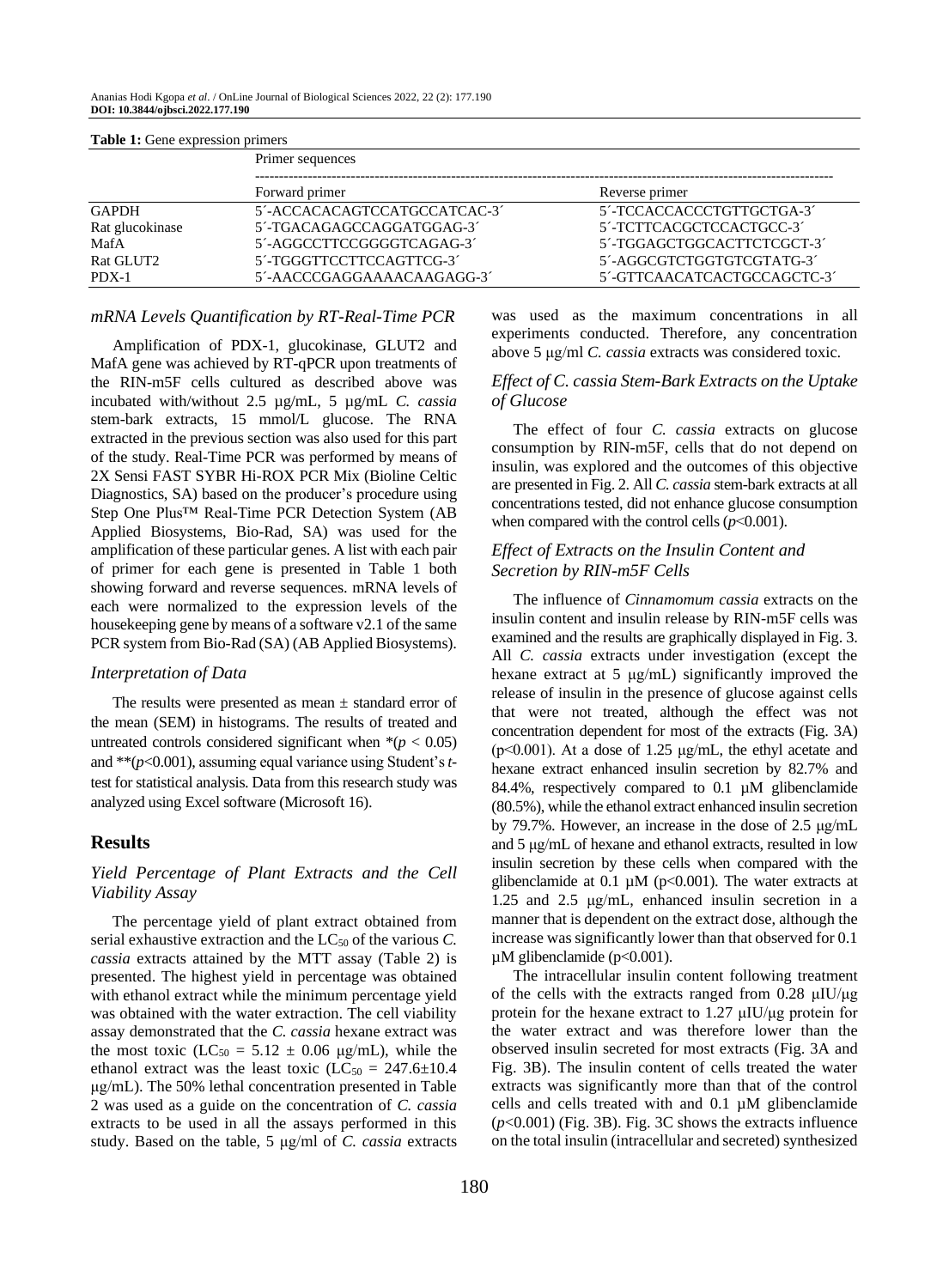by the cells. Generally, most cinnamon extracts, with the exception of the hexane extracts at 2.5 μg/mL and 5 μg/mL, showed an substantial increase in total insulin synthesis and secretion when related with the non-treated control cells, although the effect was not dose-dependent except for the water extracts  $(p<0.001)$  (Fig. 3C).

#### *The Glucose Sensor mRNA Levels*

The effect of four stem-bark extracts of *C. cassia* on the mRNA levels glucokinase and GLUT2 in RIN-m5F cells were examined and the results are graphically demonstrated in Fig. 4A and 4B, respectively while the percent expression levels are presented in Table 3.

A general and a considerable increase in GLUT2 mRNA levels was detected at 2.5 μg/mL of the extracts (*p*˂0.001) (Fig. 4A), except for the ethyl acetate extract which demonstrated an opposite pattern of gene expression. Surprisingly, all *C. cassia* stem-bark extracts, at 5 μg/mL, appeared to significantly increase the GLUT2 mRNA levels, even though the degree of the upregulation decreased with increasing polarity of the extraction solvent (*p*˂0.001). All *C. cassia* stem-bark extracts under investigation increased glucokinase gene mRNA levels when related with the untreated cells (*p*˂0.001) (Fig. 4B). However, this up-regulation was more pronounced at 2.5 μg/mL than at 5 μg/mL of the extracts.

### *Effect of C. cassia Extracts on MafA and PDX-1 mRNA Levels*

In the present investigation, the influence of *C. cassia*  extracts on the mRNA levels of MafA and PDX-1 in RIN-5F cells was examined and the results of this study is presented in Fig. 4C and Fig. 4D, respectively, while the percent gene expression levels are presented in Table 3.

The findings revealed that the *C. cassia* hexane extracts stimulated a significant amount of mRNA levels of PDX-1 gene by 463.8-fold increase at 2.5 μg/mL relative to the observed expression levels in the negative control cells  $(p < 0.001)$  (Fig. 4C). All other extracts at both 2.5 μg/mL and 5 μg/mL except for the hexane extract at 5 μg/mL demostarted to suppress the PDX-1 expression levels. In terms of the influence of the extracts on MafA mRNA levels, ethyl acetate (5 μg/mL) and the hexane extracts (2.5 μg/mL and 5 μg/mL), demonstrated to increase PDX-1 mRNA levels in a manner that depend on the concentration of the extracts (Fig. 4D). The ethanol extract enhanced the expression of MafA gene only at 2.5 μg/mL concentration while the water extracts down-regulated MafA mRNA levels at all the concentrations tested.

#### *Effect of Extracts of C. cassia on Pre-Proinsulin mRNA Levels*

This study investigated the effect of *C. cassia* extraxts on the mRNA levels of the pre-proinsulin gene in the presence of glucose and the results expressed in fold-increase are presented graphically in Fig. 5. For the hexane and water extracts, only the 1.25 and 2.5 μg/mL concentrations led to an increase in pre-proinsulin gene mRNA levels in a manner depending on extract dose  $(p<0.001)$ . Although ttreatments with water extracts demonstrated opposite patterns, an appreciable expression levels of 0.65-, 1.05- and 0.28-fold increase in 1.25, 2.5 and 5 μg/mL was exhibited when compared to those in cells not treated, respectively. The preproinsulin mRNA levels increased for the ethyl acetate and ethanol treatments but with different pattents. Furthermore, treatments using ethanol extracts exhibited a downward pattern where the mRNA levels decreases with increase in treatments concentrations. In general or overall, with the exemption of the hexane extract at  $5 \mu g/mL$  (Fig. 5A) and the ethyl acetate extract at 2.5 μg/mL (Fig. 5B), all other *C. cassia* stem-bark extracts explored in the current study substantially increased mRNAlevels of the pre-proinsulin gene when compared with cells not treated or DMSO vehicle control (*p*˂0.001).

**Table 2:** Cytotoxic effects of four *C. cassia* stem-bark extracts on H-4-II-E cells as measured by the MTT assay

| Extract                                                         | Yield (%) | $LC_{50}$ (µg/mL) |          |  |
|-----------------------------------------------------------------|-----------|-------------------|----------|--|
| Hexane                                                          | 1.62      | $5.12 \pm 0.06$   |          |  |
| Ethyl acetate                                                   | 2.04      | $25.4 \pm 0.0.74$ |          |  |
| Ethanol                                                         | 2.84      | $247.6 \pm 10.4$  |          |  |
| Water                                                           | 1.48      | $20.4 \pm 0.31$   |          |  |
| $\mathbf{r} \cdot \mathbf{r} \cdot \mathbf{r} \cdot \mathbf{r}$ |           | $\cdots$          | $\alpha$ |  |

LC<sub>50</sub> = Extracts dose causing 50% cell death presented as Mean  $\pm$  SEM (n = 9).

| Table 3: Percentage mRNA levels of selected genes |  |
|---------------------------------------------------|--|
|---------------------------------------------------|--|

| <b>Table 5.</b> I credinage initial levels of science genes |              |                              |              |                            |              |           |                          |        |  |
|-------------------------------------------------------------|--------------|------------------------------|--------------|----------------------------|--------------|-----------|--------------------------|--------|--|
|                                                             | % GLUT2      |                              |              | % Glucokinase              |              | $%$ PDX-1 |                          | % MafA |  |
| Extract                                                     | 25           | ----------------------<br>50 | 25           | --------------------<br>50 | 25           | <br>50    | ------------------<br>25 | 50     |  |
|                                                             | $(\mu g/ml)$ |                              | $(\mu g/ml)$ |                            | $(\mu g/ml)$ |           | $(\mu g/ml)$             |        |  |
| Hexane                                                      | 19.9         | 87.9                         | 98.9         | n.d                        | 99.8         | < 0.0     | 99.9                     | 24.6   |  |
| Ethyl acetate                                               | 15.1         | 90.9                         | 98.6         | < 0.0                      | < 0.0        | < 0.0     | 22.2                     | 47.2   |  |
| Ethanol                                                     | 93.5         | 75.9                         | 98.2         | < 0.0                      | < 0.0        | < 0.0     | 20.6                     | < 0.0  |  |
| Water                                                       | 95.4         | 59.8                         | 95.7         | < 0.0                      | < 0.0        | < 0.0     | < 0.0                    | < 0.0  |  |

Note: ˂0.0% indicate expression levels below control levels. n.d indicates genes not detected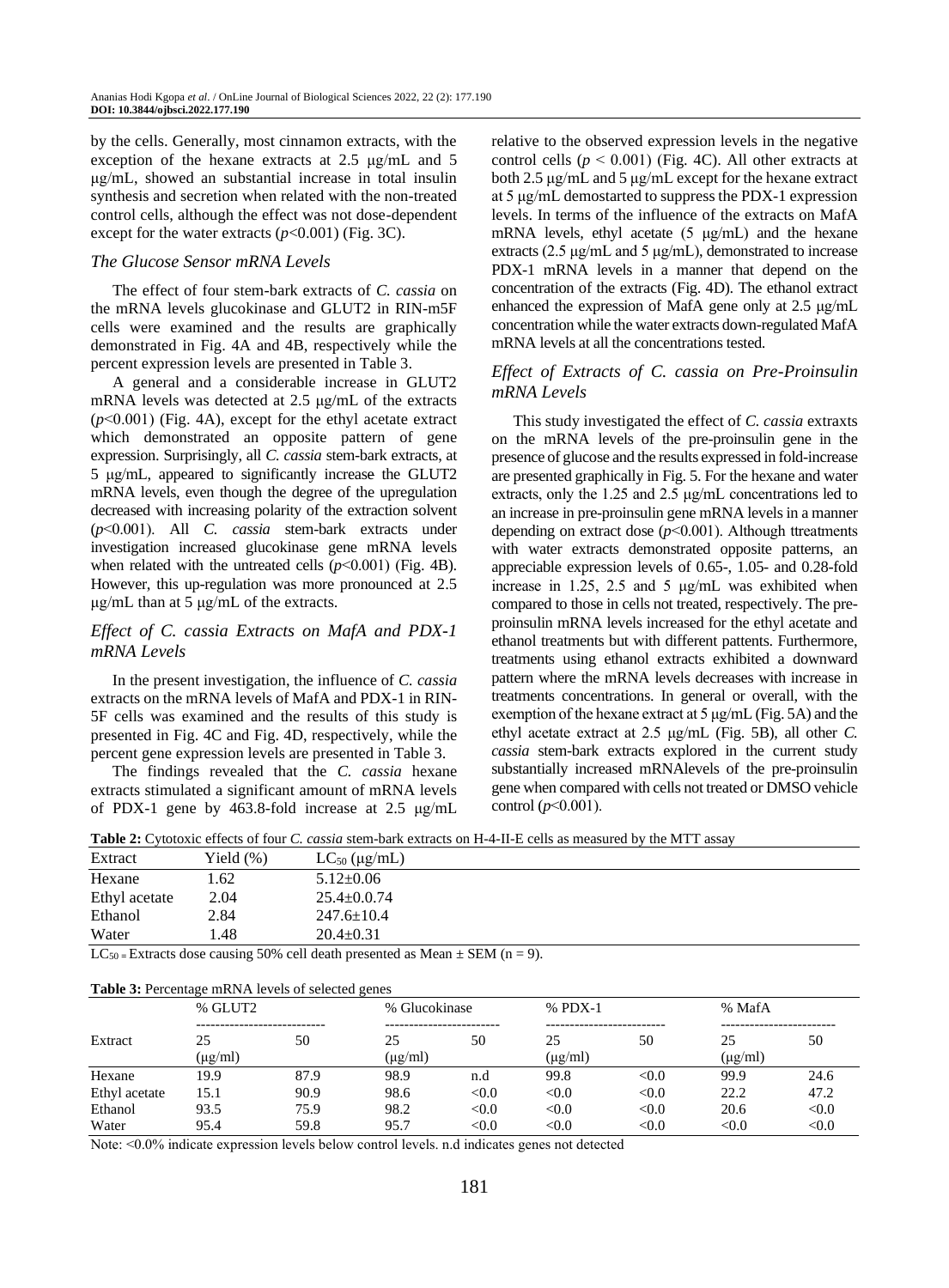| Table 4: Terminologies utilized in the research paper |
|-------------------------------------------------------|
|-------------------------------------------------------|

| <b>Tuble 1.</b> Fernandogles atmased in the research paper<br>Name | Description                                                  |
|--------------------------------------------------------------------|--------------------------------------------------------------|
| cDNA                                                               | complementary DNA                                            |
| <b>PBS</b>                                                         | Phosphate buffered saline                                    |
| <b>DMSO</b>                                                        | Dimethyl sulfoxide                                           |
| <b>FBS</b>                                                         | Fetal bovine serum                                           |
| <b>RPMI-1640</b>                                                   | Roswell Park Memorial Institute                              |
| <b>BSA</b>                                                         | Bovine serum albumin                                         |
| RT-qPCR                                                            | Reverse Transcriptase-quantitative Polymerase Chain Reaction |
| <b>RT-PCR</b>                                                      | Transcriptase-Polymerase Chain Reaction                      |
| <b>HEPES</b>                                                       | 2-[4-(2-hydroxyethyl) piperazin-1-yl]-ethane sulfonic acid   |
| <b>KRBH</b>                                                        | Krebs-Ringer-Bicarbonate HEPES                               |
| $LC_{50}$                                                          | Lethal concentration at 50%                                  |
| <b>MTT</b>                                                         | 3-(4,5-dimethylthiazolyl-2)-2,5-diphenyltetrazolium bromide  |
| <b>SANBI</b>                                                       | South African National Biodiversity Institute                |
| <b>GSIS</b>                                                        | Glucose-stimulated insulin secretion                         |
| <b>ELISA</b>                                                       | Enzyme-linked immunosorbent assay                            |
| <b>SEM</b>                                                         | Standard error of the mean                                   |
| T <sub>2</sub> DM                                                  | Type 2 diabetes mellitus                                     |
| <b>GAPDH</b>                                                       | Glyceraldehyde-3-phosphatehydrogenase                        |
| $RIN-m5F$                                                          | Rat insulinoma pancreatic beta cells                         |
| NeuroD1                                                            | B-2/Neurogenic differentiation 1                             |
| MafA                                                               | Musculoaponeurotic fibrosarcoma homolog A                    |
| $PDX-1$                                                            | Pancreatic duodenal homeobox-1                               |
| GLUT2                                                              | Glucose transporter 2                                        |



Fig. 1: Flow chart displaying research methodology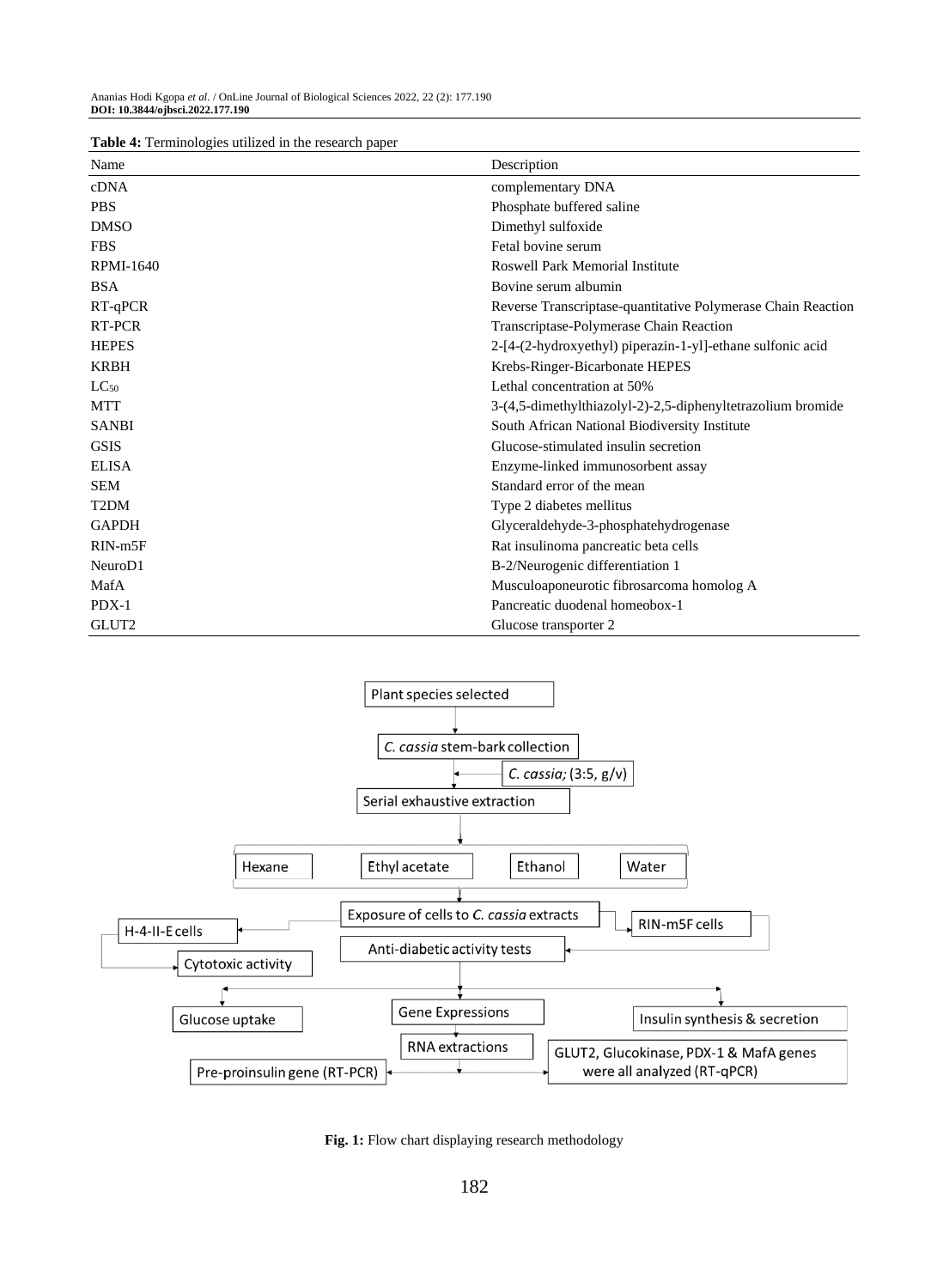

C. cassia extracts ( $\mu$ g/ml)

**Fig. 2:** The glucose consumption by RIN-m5F cells incubated with *C. cassia* stem-bark extracts and 15 mmol/L glucose for 60 min. Each experiment was executed in triplicates ( $n = 9$ ). The results are expressed as mean glucose uptake  $\pm$  SEM. Significance differences with  $*$  signifying  $p < 0.05$  and  $**$  signifying  $p < 0.001$  was considered when compared with cells that were not treated



C. cassia stem-bark extract (µg/ml)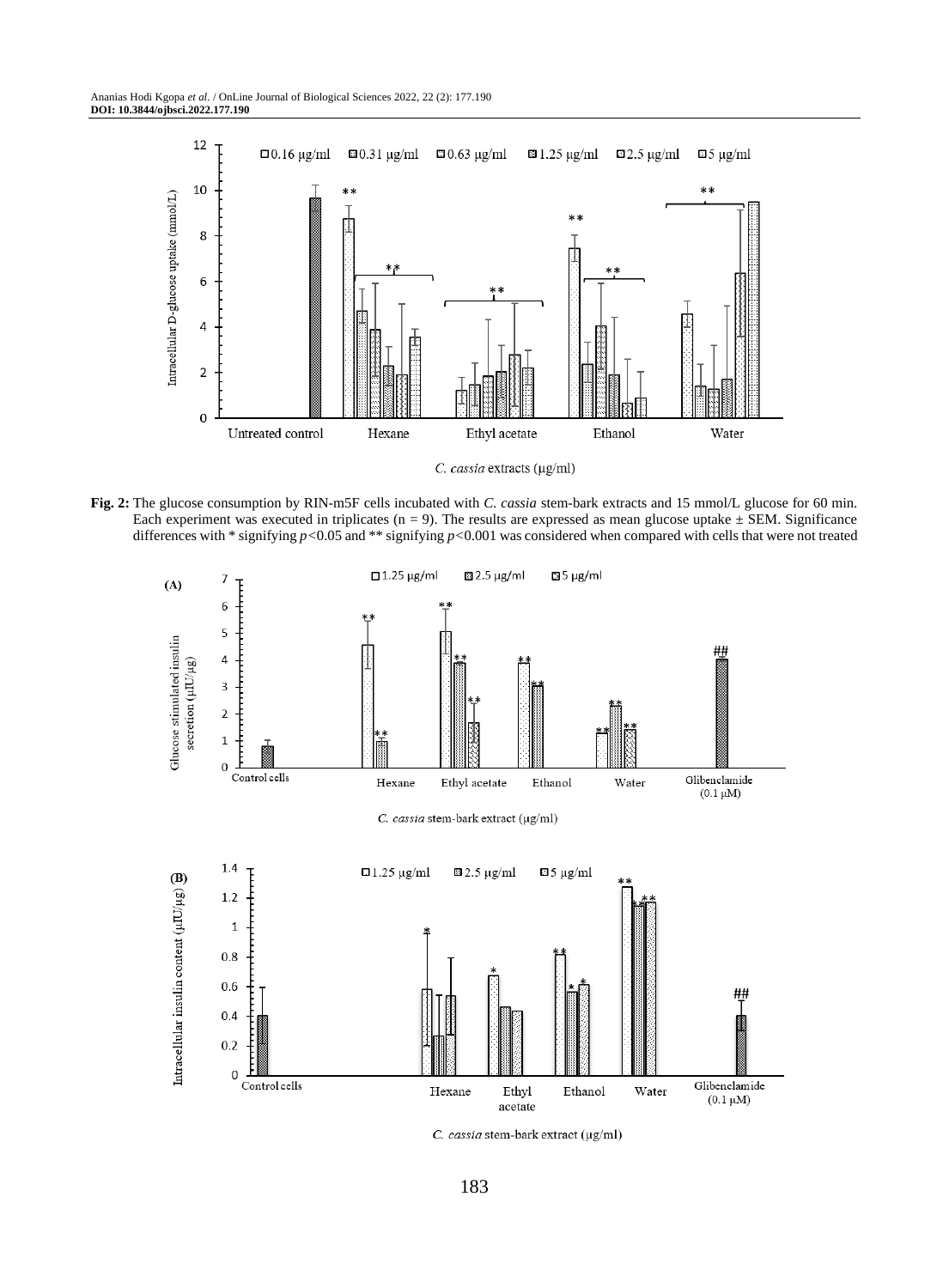

**Fig. 3:** Influence of *C*. c*assia* extracts on, (A) glucose stimulated insulin secretion, (B) intracellular insulin concentration and (C) total amount of insulin synthesized by RIN-m5F pancreatic beta cells. Results expressed as mean insulin concentration  $\pm$  SEM triplicate experiments (n = 9). Significance difference with \*signifying  $p<0.05$  and \*\* signifying  $p<0.001$  was considered when compared with cells not treated with extracts.  $^{***}$ signifies  $p < 0.001$  when 0.1 µM glibenclamide were compared to RIN-m5F cells not treated



**Fig. 4:** The mRNA levels of (A) GLUT2, (B) glucokinase (C) PDX-1 and (D) MafA by RIN-m5F cells treated with or without 2.5 and 5 µg/mL *C. cassia* stem-bark extracts for 16 h in the presence of 15 mmol/L glucose. Results presented as mean fold change in mRNA levels  $\pm$  SEM triplicate experiments (n = 9). Significance difference with \* signifying  $p$ <0.05 and \*\* signifying *p<*0.001 was considered when compared with cells not treated with the extracts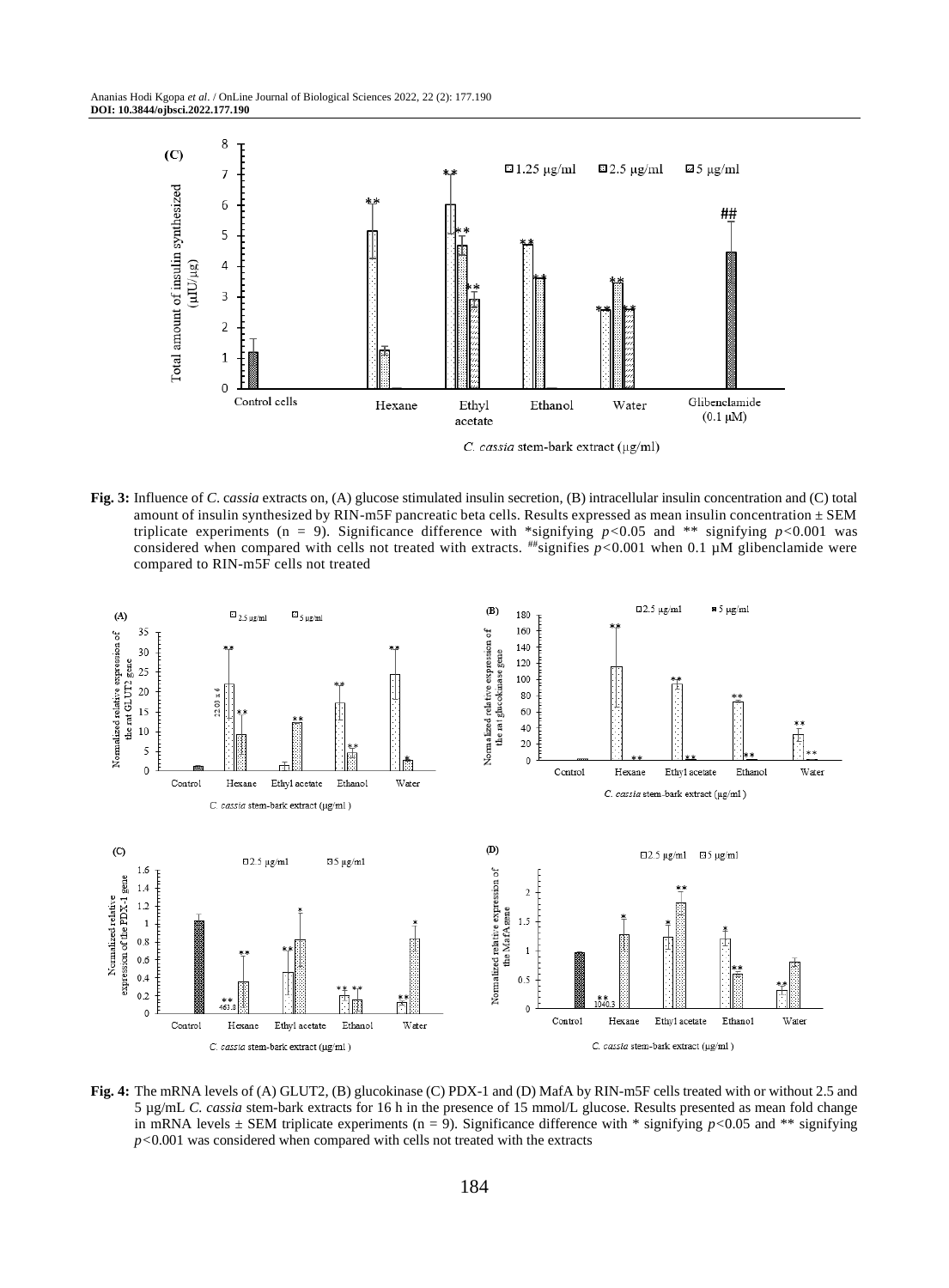Ananias Hodi Kgopa *et al*. / OnLine Journal of Biological Sciences 2022, 22 (2): 177.190 **DOI: 10.3844/ojbsci.2022.177.190**



**Fig. 5:** The Pre-proinsulin gene expression levels by RIN-m5F cells incubated with or without 1.25, 2.5 and 50 µg/mL *C. cassia* stembark extracts for 30 min in the presence of 15 mmol/L glucose. (A) Hexane extract, (B) ethyl acetate extract, (C) ethanol extract and (D) water extract. Results were presented as mean fold change expression levels  $\pm$  SEM triplicate experiments (n = 9). Significance difference with \* signifying *p<*0.05 and \*\* signifying *p<*0.001 was considered when were compared with cells not treated with the extracts

#### **Discussion**

Medicinal plants are potential sources of phytochemicals that can be used to develop novel and active therapeutic medications to treat or manage diseases, including Type 2 diabetes mellitus, through varying mechanisms (Beseni *et al*., 2019; Makom *et al*., 2010; Mogale *et al*., 2012; Oh, 2015). Hence, the current research examined the mechanism through which crude stem-bark extracts of *Cinnamomum cassia* exert their hypoglycemic effect. The study focused on the influence of these extracts on the upregulation of genes responsible for glucose uptake, upregulation of the transcription factors for insulin gene and insulin content in RIN-m5F cells incubated together with glucose concentration of 15 mmol/L. Adequate preparation of medicinal plant extracts for anti-diabetic studies is important for ensuring the reliability or the success of the research under study (Beseni *et al*., 2019). In this study, *C. cassia* stem-bark was exhaustively extracted using water, ethanol, ethyl acetate and hexane. *C. cassia* ethanol extract was observed to have the highest percentage yield extract while the non-polar hexane extract had the least. Similar trends were also observed in previous studies where the highest extraction yield was obtained with polar solvents than with the non-polar solvents (Beseni *et al*., 2019; Kgopa *et al*., 2020). This observation is attributed to the influence of sufficient quantities of smaller molecular sized polar phytochemicals present in medicinal plants able to penetrate plant cell wall for advanced extraction (Beseni *et al*., 2019).

In studies that involve medicinal plant extracts for tissue culture and public health programs, it is always necessary to determine and use extracts concentration that is not more-than 50% toxic (Mosmann, 1983; Nemati *et al*., 2013; Sagbo *et al*., 2018). This practice is achieved by performing the cytotoxicity test which allows the determination of  $LC_{50}$ . This parameter represents the lowest extract dose at which 50% of the original number of cells remain viable. Any concentration of the plant extract below the  $LC_{50}$  value is usually regarded as safe to use in subsequent bioassays involving the cultured cells or related cells (Makom *et al*., 2010; Nemati *et al*., 2013).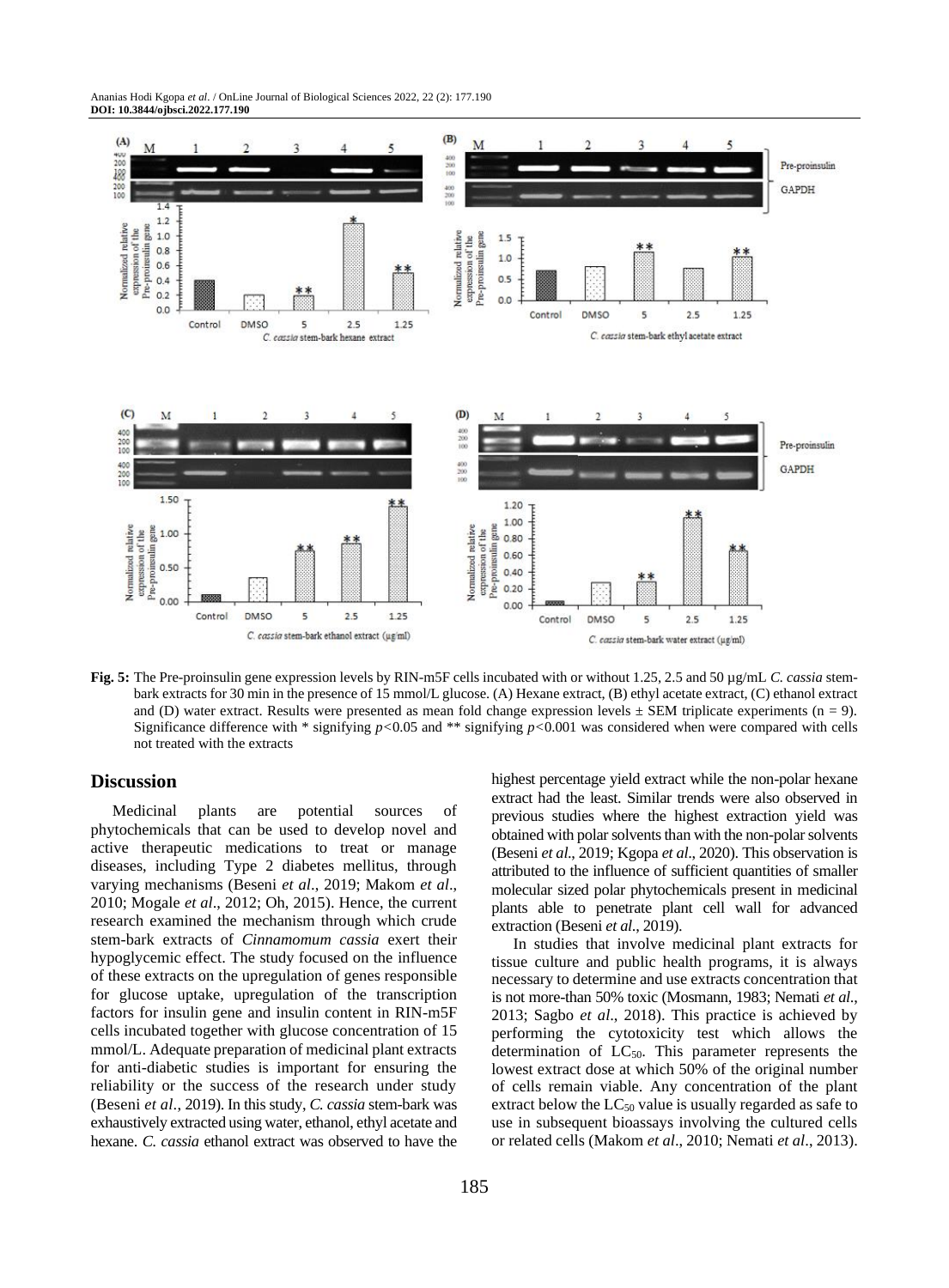In this study, the hexane extract displayed the lowest  $LC_{50}$ value of 5 µg/mL, indicating highest toxicity levels, while ethanol had the highest  $LC_{50}$  value, when compared with the rest of the extracts tested. This observation could probably be due to the present of plant toxic non-polar phytochemicals in the extract. In order to limit the cytotoxicity of *C. cassia* stem-bark extracts in RIN-m5F cells, the 5 µg/mLextract concentration was used as a marker concentration for all extracts tested in this study. The outcomes of this study propose that the polar *C. cassia* ethanol extracts could be safe to use because of the observed low levels of toxicity. This trend where polar extracts are less toxic to cells has also been observed for other plants (Kgopa *et al*., 2020; Sagbo *et al*., 2018).

The entry of glucose into cells or the consumption of glucose (Fu *et al*., 2013) and the control of the levels of glucose in the bloodstream (Sagbo *et al*., 2019) by insulinoma cells is a binding stage in controlling the insulin production and secretion (Ren *et al*., 2007). In this instance, the glucose transporter proteins play a key role in sensing and taking-up glucose by pancreatic β-cells (Bae *et al*., 2010). While countless deal of study have explored, the influence of extracts from medicinal plants on the absorption of glucose by muscle and adipose tissues (Dimo *et al*., 2007; van de Venter *et al.,* 2008), in this investigation, insulin-independent RIN-m5F cells were used to assess the influence of *C. cassia* stem-bark extracts on glucose absorption with/without 15 mmo/l glucose. The amount of glucose was not reduced even overtime when cells incubated with extracts of varied dosages. Failure of some of the medicinal plant extracts to enhance glucose uptake in cell culture study was suggested to be due to the inhibition of the relocation of the glucose transporter protein to the cellular membrane or protein storage after sysnthesis by extracts (Seabe *et al*., 2016). This trend was also observed in these type of extracts when exposed to Type 2 diabetes patients after menopause (Vanschoonbeek *et al*., 2006). Our results are in accordance with previous study which demonstrated the potential of *C. cassia* extracts enhance the activity of glycogen synthase, thus, increasing glycogen storage rather than glucose uptake (Kizilaslana and Erden, 2019). Parallel findings reported by Cao *et al*. (2007) have also showed the reduced levels of insulin receptor-β than the absorption of glucose in the mouse 3T3-L1 adipocytes. This observation is said attributed to specific metabolic or signal transduction pathway feedback inhibition influenced by high concentration of compounds present in the cinnamon extracts.

The present results is different when compared to a study in which *C. zeylanicum* extracts demonstrated an increased activity of glucokinase which may be an indication of increased glucose uptake in STZ-induced diabetic rats (Hassan *et al*., 2012). Our current study contradicts with findings reported in Soliman *et al*. (2013) demonstrating three-fold increase in glucose uptake  $(108.5 \pm 6.2 \text{ mg/dL})$  for diabetic rats treated in crude water-soluble cinnamon extracts compared to non-treated diabetic rats. A study in the literature reported that compounds isolated from cinnamon water extracts enhance glucose uptake in diabetic rats (Qin *et al*., 2003), this was however not the case in the present study. *C. cassia* extract is also regarded unsafe due to high contents of coumarins which may cause health risks if consumed in high amounts (Sartorius *et al*., 2014) and toxic lipid compounds present in the stem-bark (Cao *et al*., 2007). This study is the first to report on *in vitro* investigation of the effects of *C. cassia* stem-bark extracts on glucose absorption by RIN-m5F cells and the results cannot be compared with other results in the literature. Thus, additional studies are necessary to support these results. On the basis of this observation, the current results propose that of *C. cassia* extracts still require thorough investigation when used as anti-diabetic agent to lower glucose levels in diabetic patients.

It has been reported that, the glucokinase enzyme and the glucose transporter 2 protein, which are sensors of glucose, responsible for glucose access into the beta cells of the pancrease and are not influenced by the insulin action (Komatsu *et al*., 2013; Thorens, 2015). Glucose transporter proteins are key molecules playing roles in blood glucose regulation. These proteins are capable of cell surface glucose trasnportation/removal into the cell. Transcriptional down-regulation of GLUT2 gene results in the absence of GLUT2 protein, thus leading to hyperglycaemia (Nakzamir *et al*., 2014). Hence, this study examined the influence of different *C. cassia* extracts on levels of GLUT2 and glucokinase mRNAs in RIN-m5F cells. The purpose of this objective was to confirm whether the observed lack of improvement of glucose consumption by these extracts was associated with the absence or suppression of the glucokinase and/or GLUT2 gene upregulation. It was interesting to note that although all *C. cassia* extracts that did not enhance glucose uptake in this study, all the extracts had the capacity to increase mRNA levels of both the GLUT2 and glucokinase, with only 5 µg/mL ethyl acetate extracts showing dose-dependent effect on GLUT2 mRNA levels. Parallel findings on the expression of glucose transporter protein gene was reported where different plant extracts studied enhanced glucose uptake when cells treated with varying extracts concentrations (Seabi *et al*., 2016). High mRNA levels of the glucokinase gene was detected only at 2.5 μg/mL and not at 5 μg/mL, an effect which was also observed in previous studies with no suitable explanation to account for this observation (Kgopa *et al*., 2020; Zandi *et al*., 2016). These outcome of this objective suggests that the crude *C. cassia* stem-bark extracts through increasing GLUT2 and glucokinase mRNA levels, may improve the glucose uptake though not observed in this case.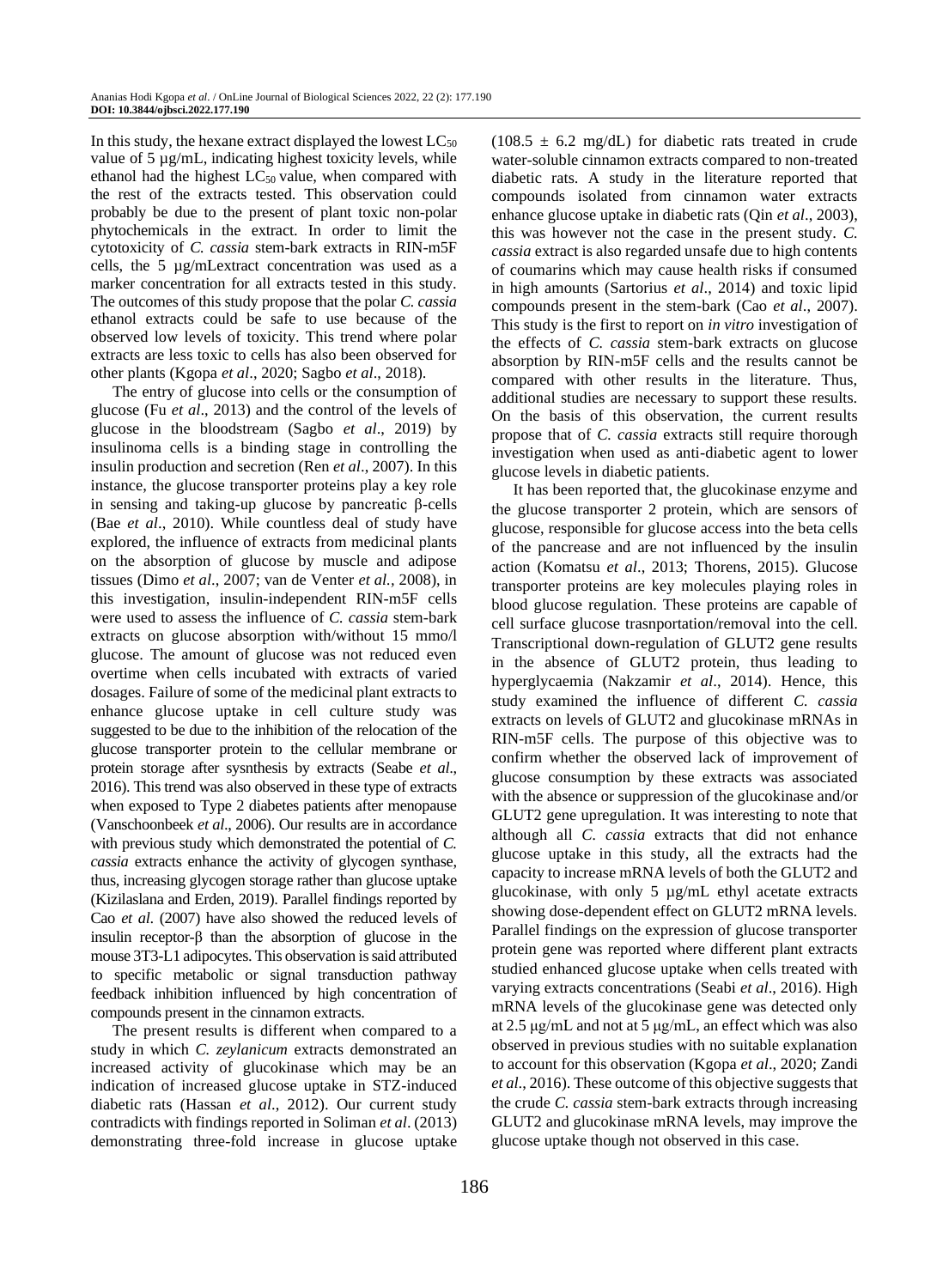The transcription of insulin gene leading to the production and secretion of insulin has been known to be tightly regulated by MafA and PDX-1. Furthermore, the mRNA levels of GLUT2 and glucokinase may be associated with the expression of insulin gene transcription factors. The upregulation of Insulin gene and the matuation of β-cell is regulated by key factor, namley, PDX-1. The deficiency of PDX-1 in mature beta cells is linked with the intolerence of glucose by cells. this suggests how important PDX-1 is, in the maintanance of the funtion of the beta cells (Holland *et al*., 2002). Hence this study, investigated in particular, the effects of *C. cassia* extracts on (i) transcription factors involved in upregulation of insulin gene, namely, MafA and PDX-1 and (ii) upregulation of the pre-proinsulin gene. The manner in which *C. cassia* extracts upregulated the expression of MafA gene also suggest to have activated the glycolytic pathway by initiating glucokinase activity. Like PDX-1, MafA regulates insulin gene expression by synergizing with other transcription factors (Andrali *et al*., 2008). The RIPE3b/C1-A2, is an insulin enhancer, a higly conserved element specifically bound by MafA which triggers the upregulation of insulin gene (Holland *et al*., 2002). On the basis of these observations, it can be concluded that *C. cassia* stem-bark extracts could have a vital influence on the transcription of insulin gene as well as the genes for the insulin transcription factors investigated in the current study. Increased quantities of glucose in the blood lead to the expression of preproinsulin gene (Andrali *et al*., 2008), thus, this reserch, explored the influence of extracts of *C. cassia* on the preproinsulin mRNA levels in the presence high glucose concentration. Generally, all *C. cassia* stem-bark extracts investigated showed a significant influence on the upregulation of the pre-proinsulin gene relative to untreated control cells or DMSO vehicle, even though this effect did not appear to be dose-dependent in some extracts. Furthermore, different patterns of pre-proinsulin mRNA levels in all extract-treated cells based on increasing concentration were observed, suggesting an observation that cannot be explained but this was not due the effect of high glucose concentration which is reported in the previous study (Andrali *et al*., 2008). Large quantities of glucose in the bloodstream is reported to trigger the upregulation of insulin gene transcription factors (MafA and PDX-1), thus, enhancing mRNA levels of the pre-proinsulin gene resulting in an increase in insulin synthesis and secretion (Vanderford *et al*., 2007), but could not affect the RIN-m5F cells glucose absorption consumption in this study.

Extracts from some medicinal plants known to lower blood glucose levels may do so through stimulating the production of insulinn and release in the presesent of glucose (Ajabnoor, 1990; Balekari and Veeresham, 2013; Patel *et al.*, 2012). These effects can be evaluated by quantifying the amount of the extracellular and intracellular insulin after treatment of cells with such antidiabetic agents (Olaokun *et al*., 2014). In this present research, it was confirmed that the intracellular insulin

content obtained was less compared with the secreted insulin. The results obtained from this study, suggest that all extarcts of *C. cassia* stem-bark have the potential to improve the synthesis and secretion of insulin, hence, the insulin-like effect of this plant extract may resemble those of the similar plant studied (Anderson *et al*., 2016; Soliman *et al*., 2012). These study results were partially in agreement with those obtained in Soliman *et al*. (2013) and these differences may be due to the study settings, types of cells and extracts used in which *cinnamon* extracts demonstrated insulin like effect in beta cells. The findings of this study suggest that there is a presence of polyphenolic or phytonutrients, most perhaps cinnamaldehyde, eugenol, catechins or terpenes known to be abundant in plant extracts of the same genus but different species (Sartorius *et al*., 2014), which may have contributed in enhancing the observed insulin synthesis.

# **Limitations and Strengths of the Study**

This study investigated designated phases of the synthesis and secretion of insulin and this is considered as one main drawback of the study. In addition, only mRNA levels of the glucose sensors were investigated and thus a comprehensive evidence could have been obtained if the both the activity of glucokinase enzyme and/or glucose transporter protein were also investigated. Another limitation in this study was the use of hepatic cells to measure the toxicity levels of the extracts since RIN-m5F cells were not active to digest MTT reagent. The glucose uptake results obtained with RIN-m5F cells are not conclusive, thus further investigation are required to confirm the results. However, more valuable information was obtained in this study. Firstly, extracts of increasing polarities were investigated to assess the effects of different phytochemicals. Secondly, different concentrations of the extracts were used to determine the presence or shortage of a dosage-dependent effect. Thirdly, a study investigating effect of *C. cassia* extracts on aspects outlined, which includes, glucose uptake, upregulation of transcription factors responsible in insulin gene expression, glucose sensors, pre-proinsulin gene as well as on the synthesized and secreted insulin was conducted.

# **Conclusion and Recommendation**

The stem-bark extracts of *C. cassia* failed to promote the consumption of glucose by beta cells even though all the extracts appeared to increase mRNA levels of the glucokinase and GLUT2 gene. All *C. cassia* stem-bark demonstrated to enhance GSIS when in comparison with negative control cells even though effect was not dose-dependent. The extent to which some of the extracts enhanced insulin content was comparable to that of glibenclamide. This research is first to explore on the effect of *Cinnamomum cassia* extracts on aspects related to glucose uptake by pancreatic beta cells as well as on aspects of insulin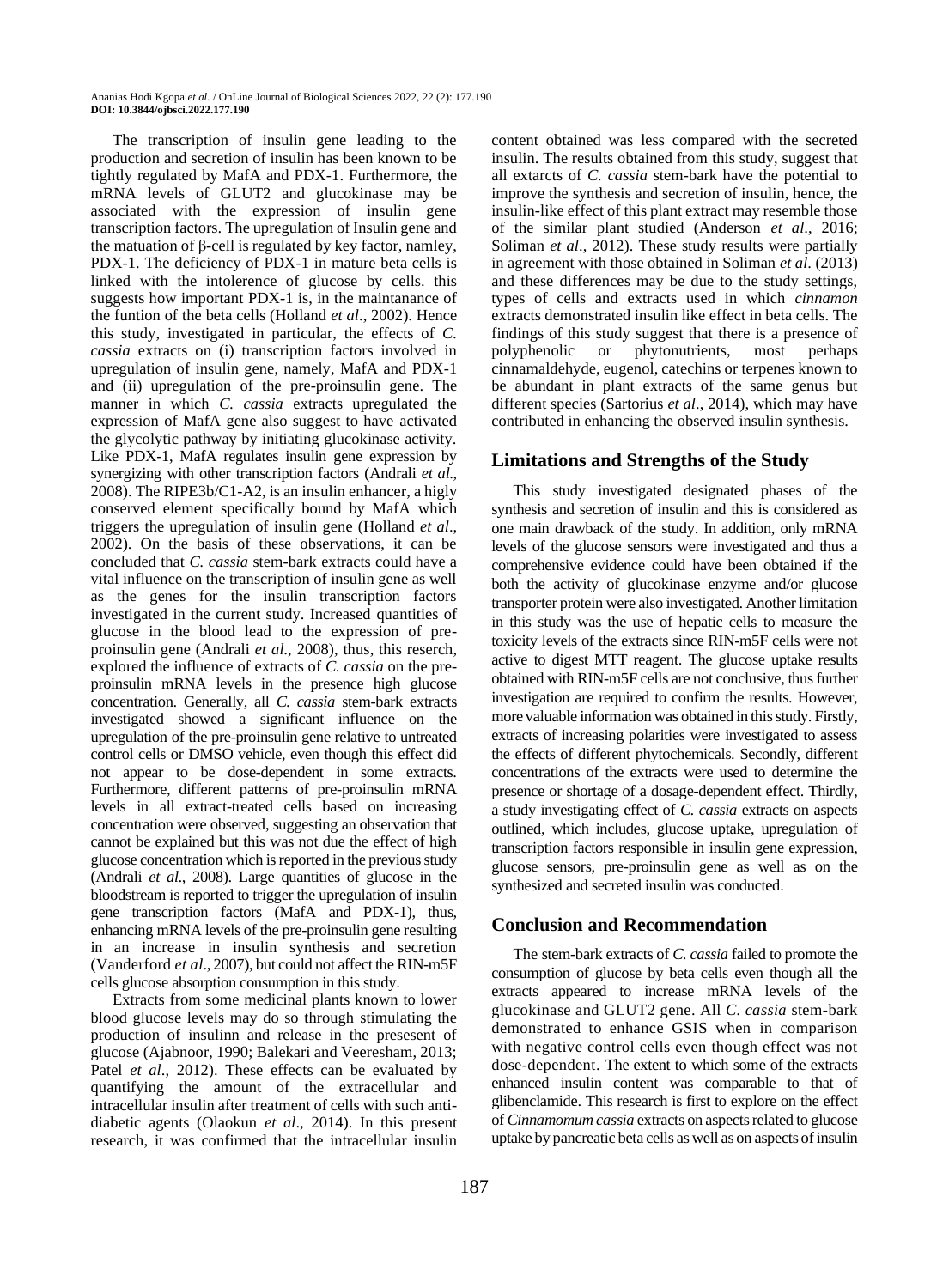synthesis, thus additional studies are recommended to validate these findings. A detailed mechanism regarding how *C. cassia* stem-bark extracts regulates the transcription of the insulin gene transcription factors, glucose sensors and the pre-proinsulin genes as well as the identification of active molecules in these extracts may lead to the development of therapeutic medications for the management and treatment of diabetes mellitus specifically in the Southern African countries. Beneficial effects of *C. cassia* stem-bark extracts can be completed when the obtained data is improved with the effects of these extracts on non-diabetic individual. However, *C. cassia* should be prescribed with caution because of its toxicities.

## **Acknowledgement**

The authors are thankful to the Research Development Grant, Sefako Makgatho Health Sciences University (Department of Biochemistry) for funding of this research and Director of the Intituitional Planning and Development, Prof BB Marvey for the financial support in purchasing cell culture equipments. Authors are also grateful to Dr OO Olaokun for donating RIN-m5F cells as well as Dr Mapula Razwinani in helping with the qPCR.

## **Funding**

The Research Development Grant of the Sefako Makgatho Health Sciences University

# **Authors' Contributions**

**Ananias Hodi Kgopa:** Contributed in the design, experimental work, interpreted the data and drafting of the manuscript of the study.

**Motetelo Alfred Mogale:** Contribution in the conceptualization and the supervision of the study, interpretation of the data and manuscript editing.

**Sebolaishi D Makhubela:** Critically revised the manuscript and interpretation of the results.

**Leshweni Jerry Shai:** Contribution in the cosupervision of the study, modification of methodologies, interpretation of results and revision of the manuscript.

# **Conflict of Interests**

All authors have read and approved the final manuscript. There is no conflict of interests with regard to publishing this research report.

## **References**

Andrali, S. S., Sanpley, M. L., Vanderford, N. L., & Ozcan, S. (2008). Glucose regulation of insulin gene expression in pancreatic β-cells. Biochem, J, 415(1), 1-10. doi.org/10.1042/BJ20081029

- Beseni, B. K., Matsebatlela, T. M., Bagla, V. P., Njanje, I., Poopedi, K., Mbazima, V., Mampuru, L., & Mokgotho, M. P. (2019). Potential Antiglycation and Hypoglycemic Effects of *Toona ciliata* M. Roem. and *Schkuhria pinnata* Lam. Thell. Crude Extracts in Differentiated C2C12 Cells. Evidence-Based Complementary and Alternative Medicine++: eCAM, 2019, 5406862. [doi.org/10.1155/2019/5406862](https://doi.org/10.1155/2019/5406862)
- Cao, H., Polansky, M. M., & Anderson, R. A. (2007). Cinnamon extract and polyphenols affect the expression of tristetraprolin, insulin receptor and glucose transporter 4 in mouse 3T3-L1 adipocytes. Arch. Biochem. Biophys, 459(2), 214‐222. doi.org/10.1016/j.abb.2006.12.034
- Chaudhury, A., Duvoor, C., Reddy Dendi, V. S., Kraleti, S., Chada, A., Ravilla, R., Marco, A., Shekhawat, N. S., Montales, M. T., Kuriakose, K., Sasapu, A., Beebe, A., Patil, N., Musham, C. K., Lohani, G. P., & Mirza, W. (2017). Clinical Review of Antidiabetic Drugs: Implications for Type 2 Diabetes Mellitus Management. Front. Endocrinol. (Lausanne). 8, 6. doi.org/10.3389/fendo.2017.00006
- Dimo, T., Rakotonirina, S. V., Tan, P. V., Azay, J., Dongo, E., Kamtchouing, P. & Cros, G. (2007). Effect of *Sclerocarya birrea* (Anacardiaceae) stem bark methylene chloride/methanol extract on Streptozotocin-Diabetic rats. J. Ethnopharmacol, 110(3), 434-8. doi.org/10.1016/j.jep.2006.10.020
- Dugoua, J. J., Seely, D., Perri, D., Cooley, K., Forelli, T., Mills, E. & Koren, G. (2007). From type 2 diabetes to antioxidant activity: A systematic review of the safety and efficacy of common and cassia cinnamon bark. Can. J. Physiol. Pharmacol, 85(9), 837-47. doi.org/10.1139/Y07-080
- Fu, Z., Gilbert, E. R., & Liu, D. (2013). Regulation of Insulin Synthesis and Secretion and Pancreatic Beta-Cell Dysfunction in Diabetes. Curr. Diabetes. Rev., 9(1), 25-53. PMID: 22974359; PMCID: PMC3934755
- Hassan, S. A., Barthwal, R., Nair, M. S., & Haque, S. S. (2012). Aqueous bark extract of *Cinnamomum zeylanicum*: a potential therapeutic agent for Streptozotocin- induced type 1 diabetes mellitus (T1DM) rats. Trop J Pharm Res, 11, 429-435. doi.org/10.4314/tjpr.v11i3.12
- Holland, A. M., Hale, M. A., Kagami, H., Hammer, R. E., & MacDonald, R. J. (2002). Experimental control of pancreatic development and maintenance. Proc. Natl. Acad. Sci. USA, 99(19), 12236-41. doi.org/10.1073/pnas.192255099
- Iwata, N., Kainuma, M., Kobayashi, D., Kubota, T., Sugawara, N., Uchida, A., Ozono, S., Yamamuro, Y., Furusyo, N., Ueda, K., Tahara, E., & Shimazoe, T. (2016). The Relation between Hepatotoxicity and the Total Coumarin Intake from Traditional Japanese Medicines Containing Cinnamon Bark. Front Pharmacol. 7, 174. doi.org/10.3389/fphar.2016.00174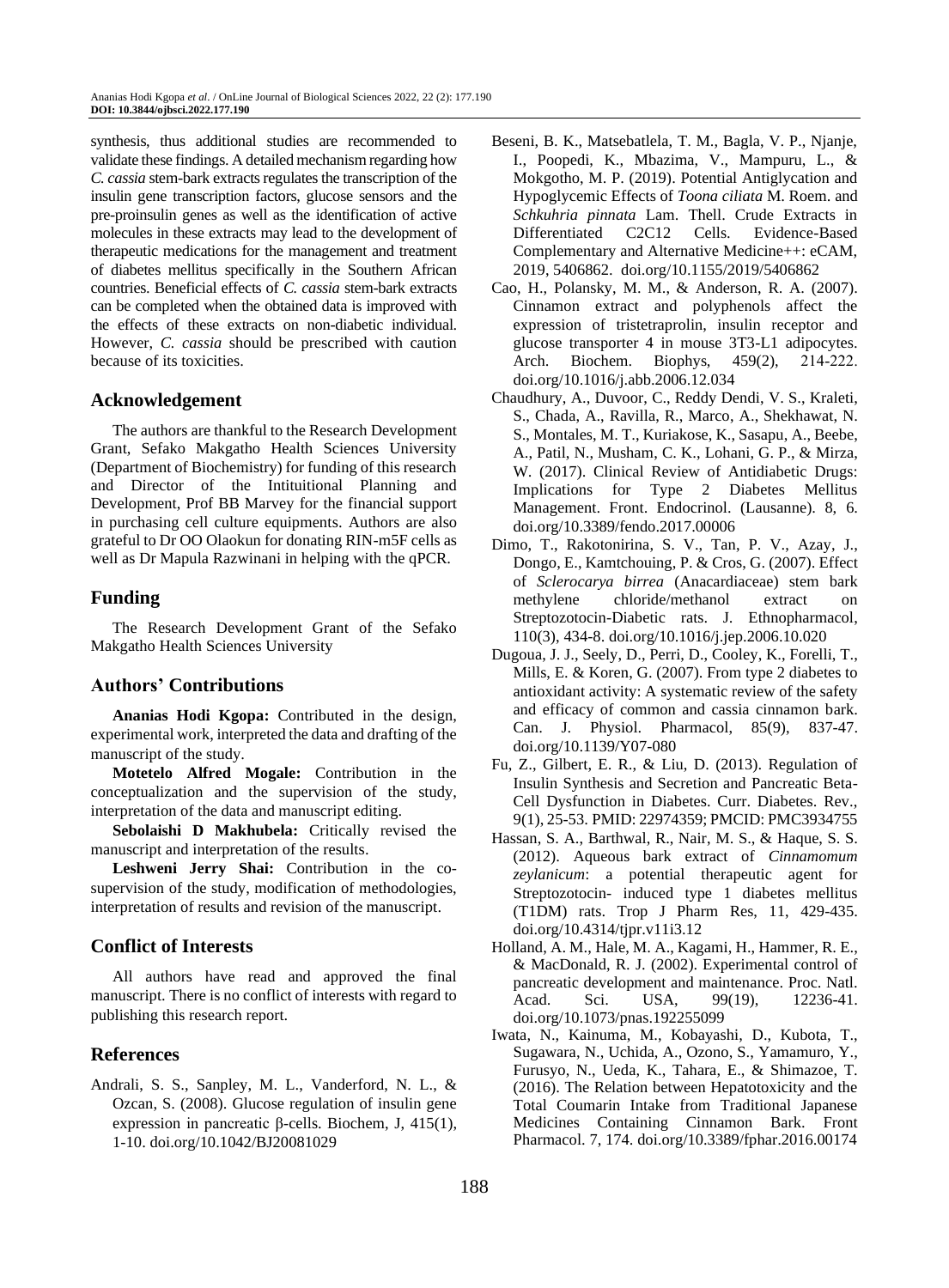- Jarvill-Taylor, K. J. anderson, R. A., & Graves, D. J. (2001). A hydroxychalcone derived from cinnamon functions as a mimetic for insulin in 3T3-L1 adipocytes. Journal of the American College of Nutrition, 20(4), 327-336. doi.org/10.1080/07315724.2001.10719053
- Jeyaseelan, E. C., Jenothiny, S., Pathmanathan, M. K., & Jeyadevan, J. P. (2012). Antibacterial activity of sequentially extracted organic solvent extracts of fruits, flowers and leaves of *Lawsonia inermis* L. from Jaffna. Asian. Pac. J. Trop. Biomed, 2(10), 798-802. doi.org/10.1016/S2221-1691(12)60232-9
- Katerere, D. R., & Eloff. J. N. (2005). Management of Diabetes in African Traditional Medicine. In: Traditional Medicines for Modern Times: Antidiabetic Plants, Soumyanath, A. (Ed.)., CRC Press, Boca Raton, FL., pp, 203-218. ISBN-10: 9781420019001.
- Kgopa, A. H., Shai, L. J., & Mogale, M. A. (2020). *Momordica balsamina* Fruit Extracts Enhances Selected Aspects of the Insulin Synthesis/Secretion Pathway. American Journal of Biochemistry and Biotechnology, 16(4), 549-560. doi.org/10.3844/ajbbsp.2020.549.560
- Khan, A., Safdar, M., Ali Khan, M. M., Khattak, K. N., & Anderson, R. A. (2003). Cinnamon improves glucose and lipids of people with type 2 diabetes. Diabetes Care, 26(12), 3215-8. doi.org/10.2337/diacare.26.12.3215
- Kizilaslana, N., & Erden, N. H. (2019). The effect of Different Amounts of Cinnamon consumption on Blood glucose in Healthy Adults Individuals. International Journal of Food Science, doi.org/10.1155/2019/4138534
- Klonoff, D. C., & Schwartz, D. M. (2000). An economic analysis of interventions for diabetes. Diabetes Care, 23(3), 390. doi.org/10.2337/diacare.23.3.390
- Komatsu, M., Takei, M., Ishii. H., & Sato, Y. (2013). Glucose-stimulated insulin secretion: A newer perspective. J. Diabetes. Investig, 4(6), 511‐516. doi.org/10.1111/jdi.12094
- Makom, N. I. G., Frigerio, F., Casimir, M., Ngueguim Tsofack, F., Dongo, E., Kamtchouing, P., Dimo, T. & Maechler, P. (2010). *Sclerocarya birrea* (Anacardiaceae) stem-bark extract corrects glycaemia in diabetic rats and acts on beta-cells by enhancing glucose-stimulated insulin secretion. J. Endocrinol, 205(1), 79-86. doi.org/10.1677/joe-09-0311
- Mang, B., Wolters, M., Schmitt, B., Kelb, K., Lichtinghagen, R., Stichtenoth, D. O., & Hahn, A. (2006). Effects of a cinnamon extract on plasma glucose, HbA and serum lipids in Diabetes Mellitus Type 2. Eur. J. Clin. Invest, 36(5), 340-4. doi.org/10.1111/j.1365-2362.2006.01629
- Mogale, M. A., Mkhombo, H. M., Lebelo, S. L., Shai, L. J., Chauke, M. A., & de Freitas, A. (2012). The effects of *Clausena anisata* (Wild) Hook leaf extracts on selected diabetic related metabolizing enzymes. Journal of Medicinal Plants Research, 6(25), 4200-4207. doi.org/10.5897/JMPR12.208
- Mosmann, T. (1983). Rapid calorimetric assay for cellular growth and survival: Application to proliferation and cytotoxic assays. Journal of Immunological Methods, 65, 55-63. doi.org/10.1016/0022-1759(83)90303-4
- Nemati, F., Dehpouri, A. A., Eslami, B., Mahdavi, V., & Mirzanejad, S. (2013). Cytotoxic properties of some medicinal plant extracts from Mazandaran, Iran. Iran. Red. Crescent. Med. J, 15(11), e8871. doi.org/10.5812/ircmj.8871
- Oh, Y. S. (2005). Plant-Derived Compounds Targeting Pancreatic Beta Cells for the Treatment of Diabetes. Evidence-Based Complementary and Alternative Medicine, ID 629863[, doi.org/10.1155/2015/629863](http://dx.doi.org/10.1155/2015/629863)
- Olaokun, O. O., McGaw, L. J., Awouafack, M. D., Eloff, J. N., & Naidoo, V. (2014). The potential role of GLUT4 transporters and insulin receptors in the hypoglycemic activity of *Ficus lutea* acetone leaf extract. BMC. Complement. Altern. Med, 14, 269. doi.org/10.1186/1472-6882-14-269
- Patel, D. K., Prasad, S. K., Kumar, R., & Hemalatha, S. (2012). An overview on antidiabetic medicinal plants having insulin mimetic property. Asian. Pac. J. Trop. Biomed, 2(4), 320-30. doi.org/10.1016/S2221- 1691(12)60032-X
- Qin, B., Nagasaki, M., Ren, M., Bajotto, G., Oshida, Y., & Sato, Y. (2003). Cinnamon extract (traditional herb) potentiates *In vivo* insulin-regulated glucose utilization via enhancing insulin signaling in rats. Diabetes. Res. Clin. Pract, 62(3), 139‐148. doi.org/10.1016/s0168-8227(03)00173-6
- Ren, J., Jin, P., Wang, E., Liu, E., Harlan, D. M., Li, X., & Stroncek, D. F. (2007). Pancreatic islet cell therapy for Type I diabetes: Understanding the effects of glucose stimulation on islets in order to produce better islets for transplantation. J. Transl. Med, 5, 1. doi.org/10.1186/1479-5876-5-1
- Rios, J. L., Francini, F., & Schinella, G. R. (2015). Natural Products for the Treatment of Type 2 Diabetes Mellitus. Planta. Med, 81(12-13), 975-994. doi.org/10.1055/s-0035-1546131
- Sagbo, I. J., van de Venter, M., Koekemoer, T., & Bradley, G. (2018). In Vitro Antidiabetic Activity and Mechanism of Action of *Brachylaena elliptica* (Thunb.) DC. Evidence-Based Complementary and Alternative Medicine, eCAM, 2018, 4170372. [doi.org/10.1155/2018/4170372.](https://doi.org/10.1155/2018/4170372)